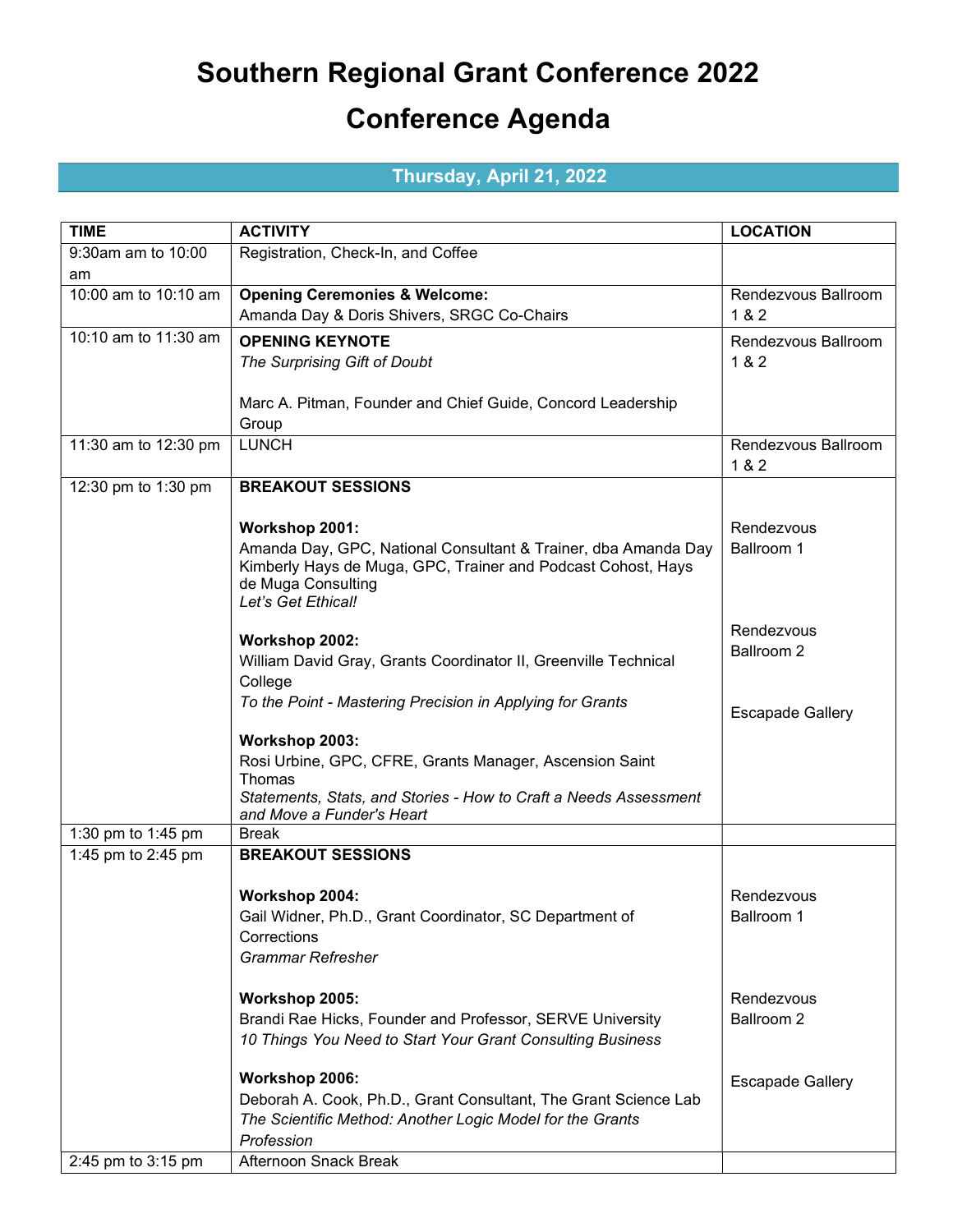| 3:15 pm to 3:45 pm | THEMED ROUNDTABLE DISCUSSIONS                                                      |                         |
|--------------------|------------------------------------------------------------------------------------|-------------------------|
|                    |                                                                                    |                         |
|                    | Workshop 2007: Ask Me Anything - Let's Problem Solve Together                      |                         |
|                    | Facilitator: Doris Shivers, CGS, CGW, Grant Specialist, Charlotte-                 | Rendezvous              |
|                    | <b>Mecklenburg Schools</b>                                                         | Ballroom 1              |
|                    |                                                                                    |                         |
|                    | Workshop 2008: Leadership - Getting Your Seat at the Table                         | Rendezvous              |
|                    | Facilitator: Amanda Day, GPC, National Consultant and Trainer, dba                 | Ballroom 2              |
|                    | Amanda Day                                                                         |                         |
|                    |                                                                                    | <b>Escapade Gallery</b> |
|                    | Workshop 2009: Book Lovers                                                         |                         |
|                    | Facilitator: Lisa R. Finley, GPC, District Grant Writer, Greenville                |                         |
|                    | <b>County Schools</b>                                                              |                         |
| 3:45 pm to 4:00 pm | <b>Break</b>                                                                       |                         |
| 4:00 pm to 5:00 pm | <b>BREAKOUT SESSIONS</b>                                                           |                         |
|                    |                                                                                    |                         |
|                    | Workshop 2010:                                                                     | Rendezvous              |
|                    | Jessica Hildebrand, Director of Foundation Relations, Family &                     | Ballroom 1              |
|                    | Children's Place                                                                   |                         |
|                    | Private Foundations Post Pandemic: How to Deal with Flipped                        |                         |
|                    | Scripts, Changed Priorities, and New Goals in the Face of Racial                   |                         |
|                    | and Economic Change                                                                |                         |
|                    |                                                                                    | Rendezvous              |
|                    | Workshop 2011:                                                                     | Ballroom 2              |
|                    | Stacy Fitzsimmons, Founder & CEO, SNF Writing Solutions                            |                         |
|                    | Other Duties as Assigned: Program Design for Grant Professionals                   |                         |
|                    |                                                                                    | <b>Escapade Gallery</b> |
|                    | Workshop 2012:                                                                     |                         |
|                    | Janifer Wheeler, The Joyful BadAss Whisperer, Wheelhouse                           |                         |
|                    | Lifestyle Solutions<br>Take This Job and Love It: 5 Steps for JOYFull Productivity |                         |
|                    | END OF CONFERENCE WORKSHOP CONTENT                                                 |                         |
| 5:00 pm            |                                                                                    |                         |
| 5:15 pm            | Social Outing                                                                      |                         |

## Friday, April 22, 2022

| <b>TIME</b>            | <b>ACTIVITY</b>                                                                                                                                                                                                                                                                                    | <b>LOCATION</b>   |
|------------------------|----------------------------------------------------------------------------------------------------------------------------------------------------------------------------------------------------------------------------------------------------------------------------------------------------|-------------------|
| $8:00$ am to $8:30$ am | Registration, Check-In, and Coffee                                                                                                                                                                                                                                                                 |                   |
| 8:30 am to 9:30 am     | <b>BREAKOUT SESSIONS</b>                                                                                                                                                                                                                                                                           |                   |
|                        | Workshop 2013:                                                                                                                                                                                                                                                                                     | Rendezvous        |
|                        | Patricia Duboise, GPC, Director (Grants), Mercy Care Foundation<br>Bethany Planton, GPC, Founder and CEO, bmpconsulting<br>Johna Rodgers, GPC, Grant Consultant and National Trainer, Johna<br>Rodgers Consulting, LLC<br>You are BIGGER than Burnout: Strategies for Winning the Silent<br>Battle | Ballroom 1        |
|                        |                                                                                                                                                                                                                                                                                                    | <b>Rendezvous</b> |
|                        | Workshop 2014:                                                                                                                                                                                                                                                                                     | Ballroom 2        |
|                        | Danny Blitch, MPA, GPC, Grants Manager, City of Roswell<br>Seeking Federal Grants - A whole lot more than just grant writing!                                                                                                                                                                      |                   |
|                        |                                                                                                                                                                                                                                                                                                    | Escapade Gallery  |
|                        | Workshop 2015:                                                                                                                                                                                                                                                                                     |                   |
|                        | Debbie DiVirgilio, President, DiVirgilio & Associates<br><b>Building a Sustainable Consulting Business</b>                                                                                                                                                                                         |                   |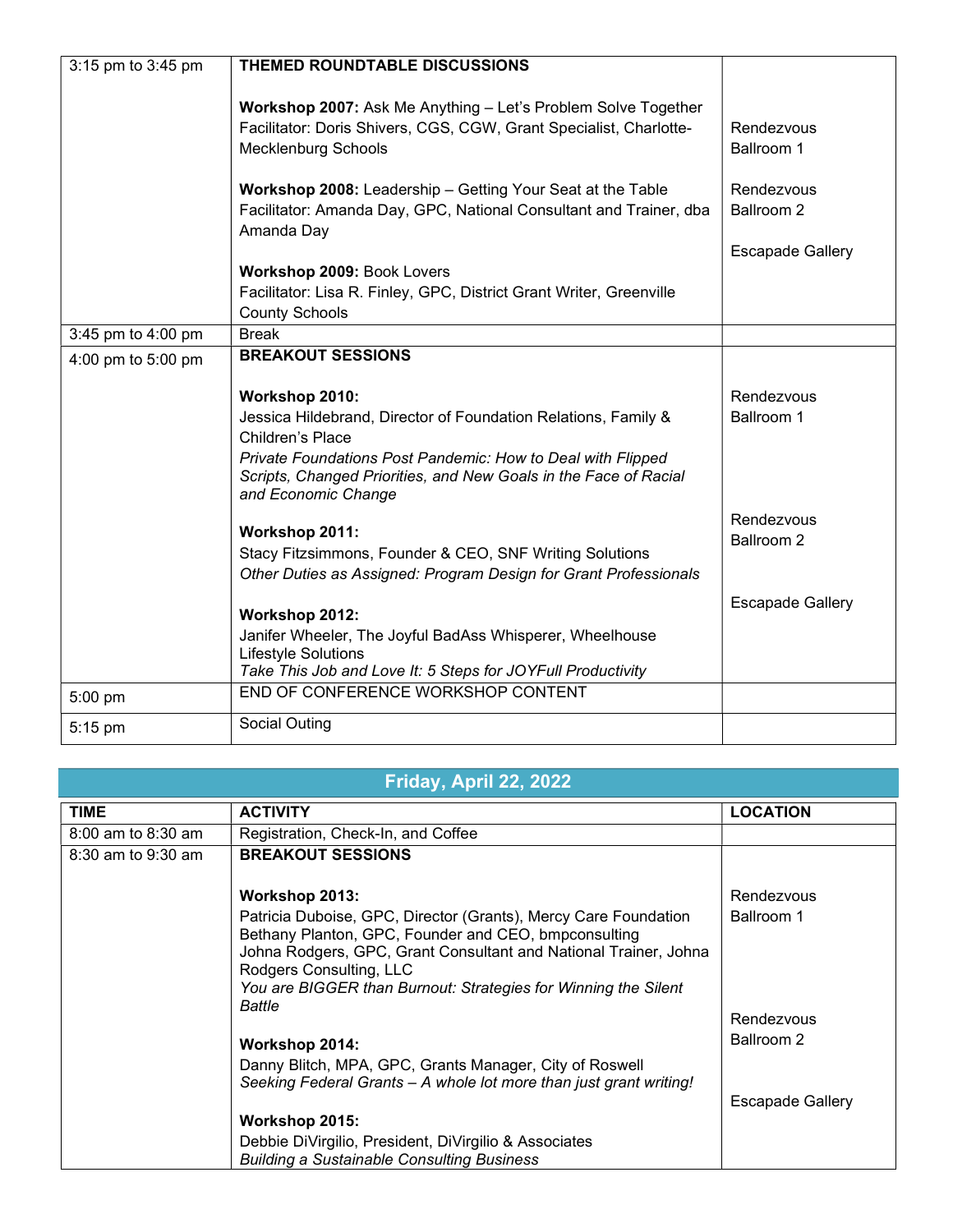| 9:30 am to 9:45 am   | <b>Break</b>                                                                                                             |                         |
|----------------------|--------------------------------------------------------------------------------------------------------------------------|-------------------------|
| 9:45 am to 10:45 am  | <b>BREAKOUT SESSIONS</b>                                                                                                 |                         |
|                      | Workshop 2016:                                                                                                           |                         |
|                      | Kerri Borys, GPC, Corporate Grants Manager, Novant Health                                                                | Rendezvous              |
|                      | Foundation                                                                                                               | <b>Ballroom 1</b>       |
|                      | Foundation and Corporation Grants Management 101                                                                         |                         |
|                      | Workshop 2017:                                                                                                           |                         |
|                      | Betty Barnard, Owner/Principal, Resurgens Impact Consulting                                                              | Rendezvous              |
|                      | Laura Hennighausen, Director of Foundation Relations, Purpose<br>Possible                                                | Ballroom 2              |
|                      | Robert Lewis Jr., Atlanta Site Director, Juma Ventures                                                                   |                         |
|                      | (In) Equity in the Grants Profession                                                                                     |                         |
|                      | Workshop 2018:                                                                                                           | <b>Escapade Gallery</b> |
|                      | Meghann Adams, GPC, Grants Manager, Zoo Atlanta                                                                          |                         |
|                      | Demystifying the GPC: An Overview on Becoming Credentialed and<br><b>Maintaining the Credential</b>                      |                         |
| 10:45 am to 11:00 am | <b>Break</b>                                                                                                             |                         |
| 11:00 am to 12:00 pm | <b>BREAKOUT SESSIONS</b>                                                                                                 |                         |
|                      |                                                                                                                          |                         |
|                      | Workshop 2019:                                                                                                           | Rendezvous              |
|                      | Sudie Barrineau Alexander, Freelance Grant Professional                                                                  | Ballroom 1              |
|                      | Tips for a Better Budget for Grant Rock Stars                                                                            |                         |
|                      | Workshop 2020:                                                                                                           |                         |
|                      | Dr. Ericka Harney, CFRE, GPC, CAE, CVA, Consultant and Coach,                                                            | Rendezvous              |
|                      | Harney & Associates, LTD<br>A MUST Do: Be a Grant Reviewer!                                                              | Ballroom 2              |
|                      |                                                                                                                          |                         |
|                      | Workshop 2021:                                                                                                           |                         |
|                      | Jane Arney, Ph.D., Director of Foundation and Corporate Relations,<br><b>Atlanta Mission</b>                             | <b>Escapade Gallery</b> |
|                      | Madison Kelley, Salesforce Data Analyst, Atlanta Mission                                                                 |                         |
|                      | All the Right Moves: Create a Successful Grants Plan by Optimizing                                                       |                         |
| 12:00 pm to 1:00 pm  | Your CRM Using Moves Management                                                                                          |                         |
|                      | Lunch                                                                                                                    |                         |
| 1:00 pm to 1:30 pm   | THEMED ROUNDTABLE DISCUSSIONS                                                                                            | Rendezvous              |
|                      | Workshop 2022: Incorporating Tech in Your Grant Work Flow                                                                | Ballroom 1              |
|                      | Facilitator: Dana Schuler Drummond, MA, CFRE, GPC, CEO and                                                               |                         |
|                      | Founder, Sharpshooter Communications/Grant Holster                                                                       |                         |
|                      |                                                                                                                          | Rendezvous              |
|                      | Workshop 2023: Managing Expectations in Your Office<br>Facilitator: Patricia Duboise, GPC, Director (Grants), Mercy Care | Ballroom 2              |
|                      | Foundation                                                                                                               |                         |
|                      |                                                                                                                          | <b>Escapade Gallery</b> |
|                      | Workshop 2024: Getting Involved with GPA                                                                                 |                         |
|                      | Facilitator: Shelley Wales, Chapter Relations Manager, Grant                                                             |                         |
|                      | <b>Professionals Association</b>                                                                                         |                         |
| 1:30 pm to 1:45 pm   | <b>Break</b>                                                                                                             |                         |